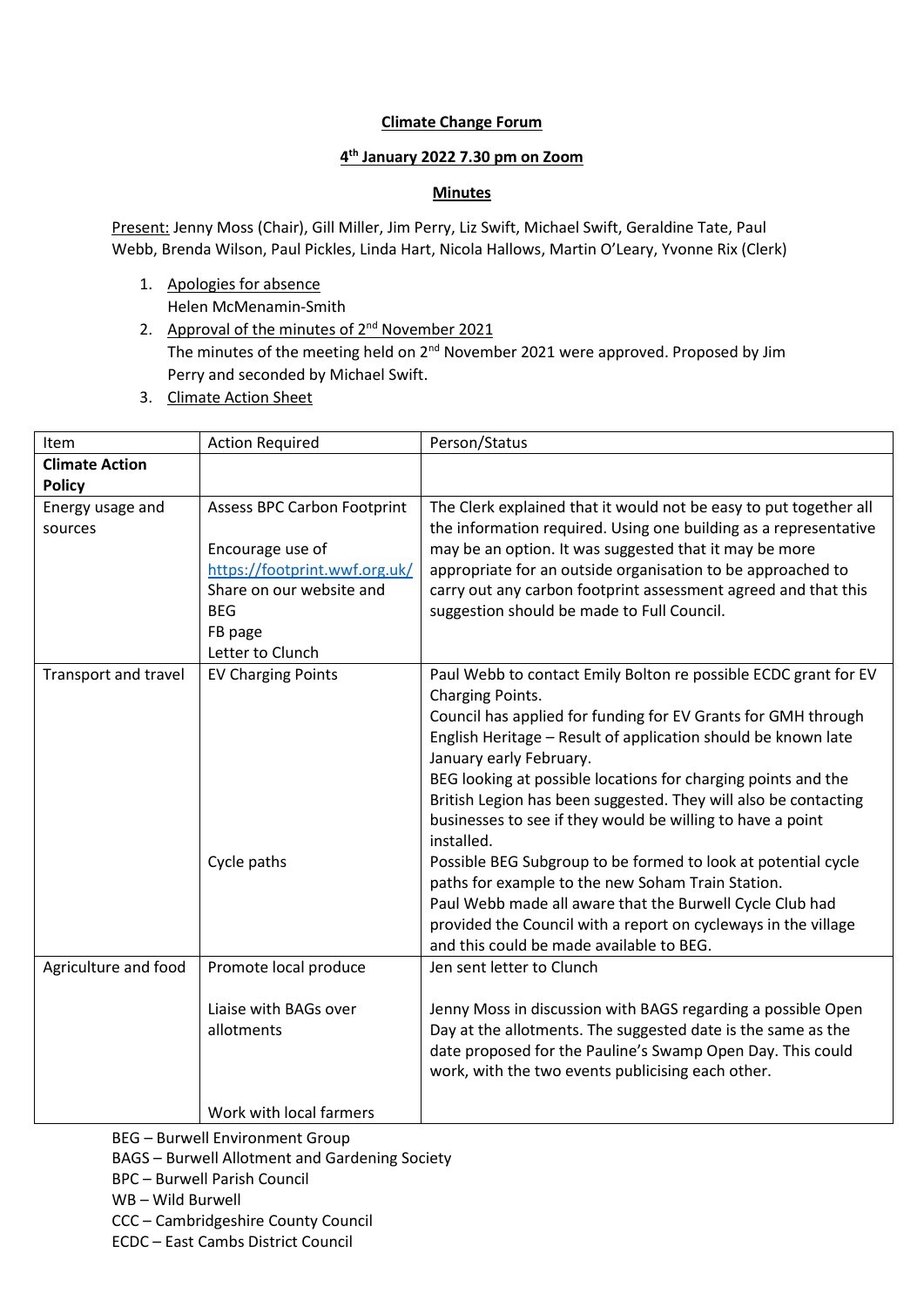|                |                             | The Forum is still keen to have a representative from the local<br>farming community. Brenda Wilson to try to establish a list of<br>farmers in the village so that a letter from the Parish Council can<br>be sent to them explaining about the Forum and asking if anyone<br>would like to be a representative. Michael Swift made the Forum<br>aware of possible future Government policy to encourage<br>farmers to plant hedging and wildflower areas on their land                                                                                                                                                                                                                                                                                                                                                                                                                                                                                                                                                                                                                                                                                                                                                                                                                                                                                                                                                                                                                                                                                                                                                                                   |
|----------------|-----------------------------|------------------------------------------------------------------------------------------------------------------------------------------------------------------------------------------------------------------------------------------------------------------------------------------------------------------------------------------------------------------------------------------------------------------------------------------------------------------------------------------------------------------------------------------------------------------------------------------------------------------------------------------------------------------------------------------------------------------------------------------------------------------------------------------------------------------------------------------------------------------------------------------------------------------------------------------------------------------------------------------------------------------------------------------------------------------------------------------------------------------------------------------------------------------------------------------------------------------------------------------------------------------------------------------------------------------------------------------------------------------------------------------------------------------------------------------------------------------------------------------------------------------------------------------------------------------------------------------------------------------------------------------------------------|
| Housing and    | Focus on the need for new   | Jenny Moss had received a response from Lucy Frazer MP                                                                                                                                                                                                                                                                                                                                                                                                                                                                                                                                                                                                                                                                                                                                                                                                                                                                                                                                                                                                                                                                                                                                                                                                                                                                                                                                                                                                                                                                                                                                                                                                     |
| infrastructure | builds to be carbon neutral | (Appendix 1)                                                                                                                                                                                                                                                                                                                                                                                                                                                                                                                                                                                                                                                                                                                                                                                                                                                                                                                                                                                                                                                                                                                                                                                                                                                                                                                                                                                                                                                                                                                                                                                                                                               |
|                | Neighbourhood Plan          | An email had been received from BEG asking the Parish Council<br>to consider having a Neighbourhood Plan. Michael Swift<br>explained that under different guises, Neighbourhood Plans had<br>been going for over 30 years and that the work involved in<br>putting a plan in place is immense, and that a plan would not<br>change override Government legislation regarding building<br>standards. New housing already must meet Government<br>environmental legislation and would therefore not recommend<br>having a Neighbourhood Plan. If the Council did decide to have a<br>plan, work on the document is likely to take three to four years,<br>with extensive consultations with the Parish, a costly referendum<br>and inspection by the Planning Inspectorate. ECDC has a Local<br>Plan which each Parish submitted content to be included. The<br>Clerk advised that if the Council wished to consider having a<br>Neighbourhood Plan that an extensive study on what should be<br>included, what is achievable, what legislation is already in place<br>in comparison with the work and the costs involved in compiling<br>the plan.<br>Liz Swift explained, in response to a comment that the Parish<br>Council appeared to have a defeatist attitude to Neighbourhood<br>Plans, that the Council is exceptionally busy, managing many<br>properties and projects and is being pragmatic and realistic on<br>achievable workloads for staff and Councillors. It was suggested<br>that as many people as possible should lobby MPs, and the<br>County and District Councils regarding building properties to high<br>environmental standards. |
| Local business |                             | BEG members are writing to local businesses regarding having EV<br>points. Nicola Hallows asked what plans the Forum has for<br>involving businesses, as some businesses may be willing to offer<br>some sponsorship. Jenny Moss explained that she had written to<br>around 30 local businesses for sponsorship for the Community<br>Gardens and only one had responded. Involving the local Co-op<br>may be an option. Jenny Moss to speak to Steve Smith the local<br>manager soon. The Co-op does however have to comply with<br>national guidelines for the support they can offer to the<br>community.                                                                                                                                                                                                                                                                                                                                                                                                                                                                                                                                                                                                                                                                                                                                                                                                                                                                                                                                                                                                                                               |

BEG – Burwell Environment Group BAGS – Burwell Allotment and Gardening Society BPC – Burwell Parish Council WB – Wild Burwell CCC – Cambridgeshire County Council ECDC – East Cambs District Council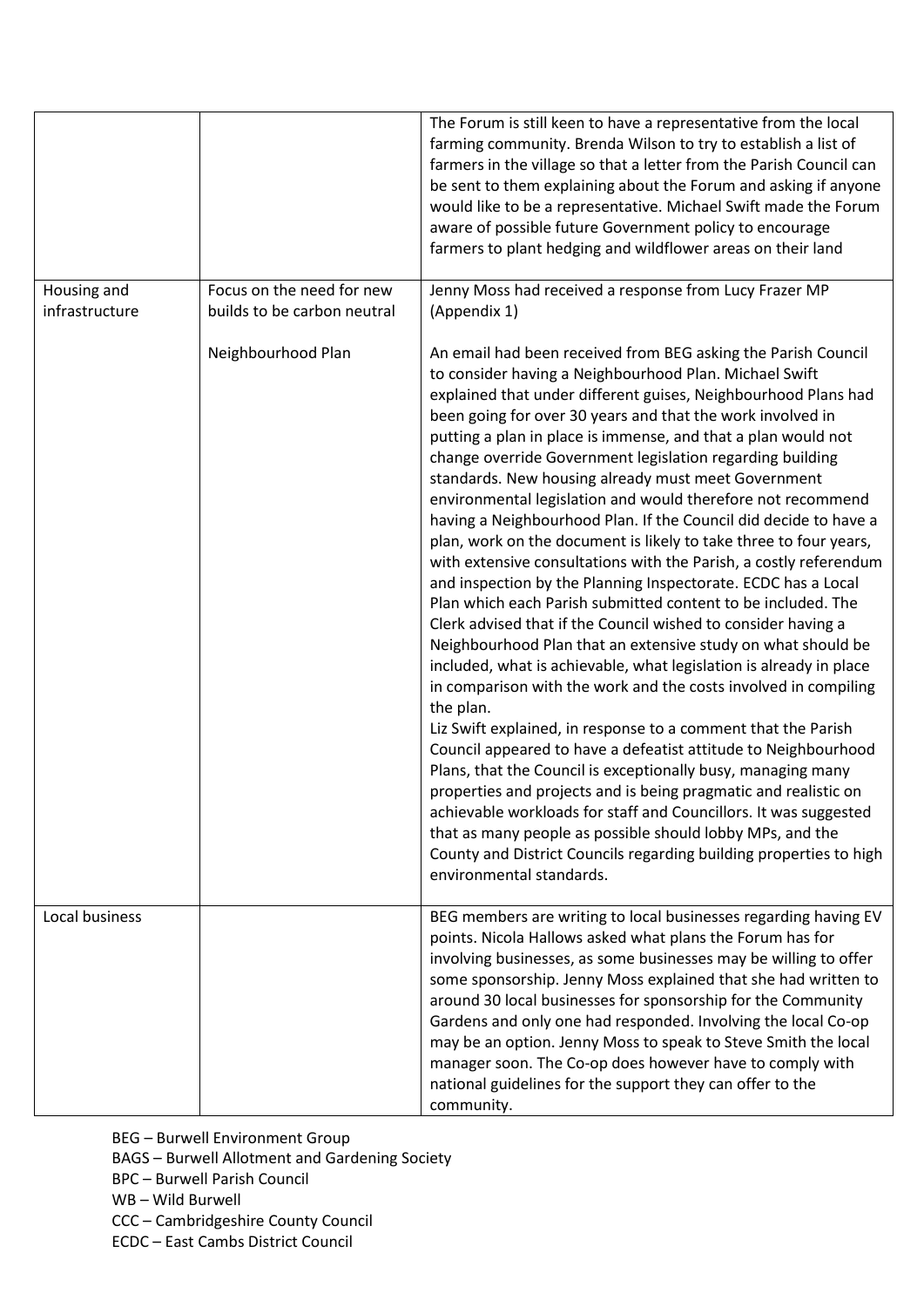| Waste and resources | Promote recycling/upcycling | Jenny Moss to ask the Co-op if they would be willing to have a        |
|---------------------|-----------------------------|-----------------------------------------------------------------------|
|                     | Water refill stations       | water filling station. The tap at the Recreation Ground could be      |
|                     |                             | added to the 'Water Fill App' that is available. The Anchor Pub in    |
|                     |                             | North Street also has a water filling station. Water filling stations |
|                     |                             | to be discussed at the next Community, Leisure and Sports Group       |
|                     |                             | meeting.                                                              |
|                     |                             | Possibility of a Repair Café being set up to be discussed at the      |
|                     | <b>Repair Cafe</b>          | next Community, Leisure and Sports Group.                             |
| Environment and     | <b>Tree Planting</b>        | Disappointed that neither the CCC nor ECDC has land available.        |
|                     |                             |                                                                       |
| land use            |                             | Wild Burwell/Tree Nursery have permission to plant some trees         |
|                     |                             | establishing in the Tree Nursery on National Trust land.              |
|                     |                             | Concern was raised about how established trees outside the            |
|                     |                             | Conservation Area have no protection against felling unless there     |
|                     |                             | is a Tree Protection Order assigned to them. Clerk to find out        |
|                     |                             | who controls which areas are designated as Conservation Areas.        |
|                     |                             | It was suggested that additional tree planting could take place on    |
|                     |                             | the arable field side of Pauline's Swamp.                             |
|                     | Wild flowering              | All members of the Forum have received a copy of the Parish           |
|                     |                             | Council Asset and Environments Group recommendations for the          |
|                     |                             | 2022 grass cutting season (Appendix 2). Nicola Hallows while          |
|                     |                             | agreeing with many of the recommendations was opposed to the          |
|                     |                             | 10 cuts proposed for the verges and felt that the reasons given       |
|                     |                             | for this decision where not justifiable and asked that the Climate    |
|                     |                             | Change Forum voting against the recommendations made by the           |
|                     |                             | Asset and Environment Group. Liz swift explained that the Assets      |
|                     |                             | and Environment Group is aware of the need for biodiversity but       |
|                     |                             | had to consider all residents views and move forward with a           |
|                     |                             | balanced approach taking into account all these views. By making      |
|                     |                             | changes slowly, would allow for residents to be made more             |
|                     |                             | aware of the need for biodiversity. Paul Webb explained that the      |
|                     |                             | Council would look to work with Wild Burwell with the design of       |
|                     |                             | the Community Gardens on Pound Hill and at the Recreation             |
|                     |                             | Ground to incorporate wildflower aspects. He explained where          |
|                     |                             | verges were concerned, safety was paramount and that the              |
|                     | <b>Community Gardens</b>    | Parish Council did not have control over the cutting of all the       |
|                     |                             | verge areas in the village.                                           |
|                     |                             | Some concern was raised over the need for raised beds within          |
|                     |                             | the Community Garden. Martin O'Leary voiced that should the           |
|                     |                             | Parish Council go ahead with the community garden on Pound            |
|                     |                             | Hill he would need to consider his position on both the Climate       |
|                     |                             | Change Forum and the Spring Close Management Group.                   |
|                     |                             | Jenny Moss suggested that Nicola Hallows should work with the         |
|                     |                             | Community Garden Group (Jenny Moss, Paul Webb and Helen               |
|                     | <b>Environment Agency</b>   | McMenamin-Smith). Nicola Hallows agreed that she would be             |
|                     |                             | willing to do this.                                                   |
|                     |                             | Paul Pickles who had previously worked for Anglian Water              |
|                     |                             | informed the Forum that he was willing to shore his knowledge         |
|                     |                             | about the lode and the sewerage works with the Forum. He              |
|                     |                             |                                                                       |

BEG – Burwell Environment Group

BAGS – Burwell Allotment and Gardening Society

BPC – Burwell Parish Council

WB – Wild Burwell

CCC – Cambridgeshire County Council

ECDC – East Cambs District Council